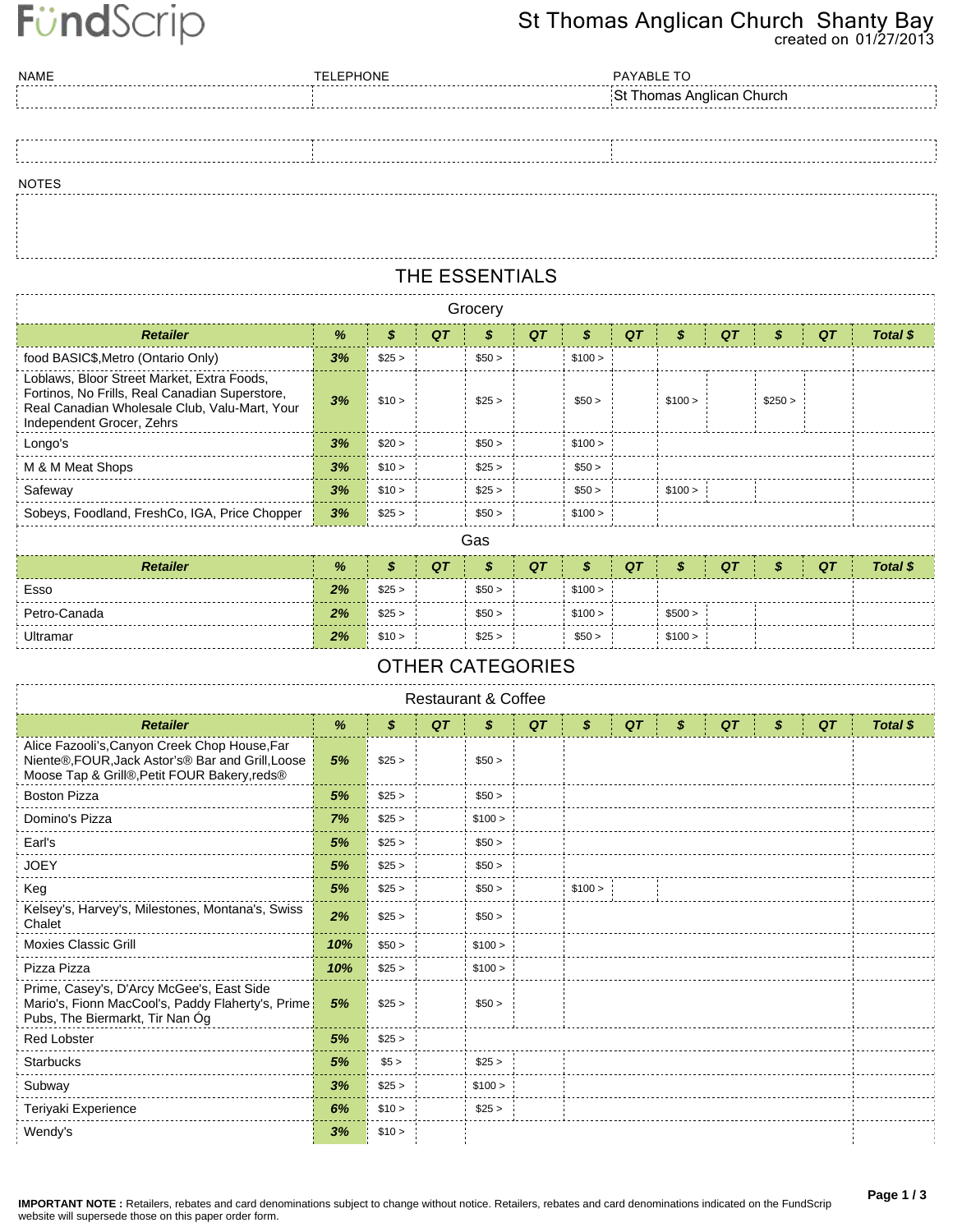# St Thomas Anglican Church Shanty Bay

|                                                                       |      |        |    | Apparel                      |    |         |    |         |    |         |    |          |
|-----------------------------------------------------------------------|------|--------|----|------------------------------|----|---------|----|---------|----|---------|----|----------|
| <b>Retailer</b>                                                       | %    | \$     | QT | \$                           | QT | \$      | QT | \$      | QT | \$      | QT | Total \$ |
| Aerie                                                                 | 5%   | \$50 > |    | \$100 >                      |    |         |    |         |    |         |    |          |
| Aldo                                                                  | 10%  | \$25 > |    |                              |    |         |    |         |    |         |    |          |
| American Eagle                                                        | 5%   | \$50 > |    | \$100 >                      |    |         |    |         |    |         |    |          |
| Gap, Baby Gap, Banana Republic, Old Navy                              | 5%   | \$25 > |    | \$50 >                       |    |         |    |         |    |         |    |          |
| La Senza, La Senza Express                                            | 7%   | \$25 > |    |                              |    |         |    |         |    |         |    |          |
| La Vie en Rose, la Vie en Rose aqua                                   | 5%   | \$25 > |    | \$50 >                       |    |         |    |         |    |         |    |          |
| Mark's Work Wearhouse                                                 | 7%   | \$25 > |    | \$50 >                       |    | \$100 > |    |         |    |         |    |          |
| Marshalls                                                             | 4%   | \$25 > |    |                              |    |         |    |         |    |         |    |          |
| Payless Shoe Source                                                   | 5%   | \$25 > |    |                              |    |         |    |         |    |         |    |          |
| Roots, Roots Home, Roots Kids                                         | 7%   | \$25 > |    |                              |    |         |    |         |    |         |    |          |
| Sunglass Hut                                                          | 5%   | \$25 > |    |                              |    |         |    |         |    |         |    |          |
| Suzy Shier                                                            | 5%   | \$50 > |    | \$100 >                      |    |         |    |         |    |         |    |          |
| Warehouse One                                                         | 5%   | \$25 > |    | \$50 >                       |    |         |    |         |    |         |    |          |
|                                                                       |      |        |    | <b>Business &amp; Office</b> |    |         |    |         |    |         |    |          |
| <b>Retailer</b>                                                       | %    | \$     | QT | \$                           | QT | \$      | QT | \$      | QT | \$      | QT | Total \$ |
| <b>Staples/Business Depot</b>                                         | 3%   | \$25 > |    | \$50 >                       |    | \$100 > |    | \$500 > |    |         |    |          |
|                                                                       |      |        |    | Children & Toys              |    |         |    |         |    |         |    |          |
| <b>Retailer</b>                                                       | %    | \$     | QT | \$                           | QT | \$      | QT | S       | QT | \$      | QT | Total \$ |
| Build-A-Bear Workshop                                                 | 7%   | \$50 > |    |                              |    |         |    |         |    |         |    |          |
| Gymboree                                                              | 5%   | \$25 > |    |                              |    |         |    |         |    |         |    |          |
| Scholar's Choice                                                      | 5%   | \$25 > |    | \$50 >                       |    |         |    |         |    |         |    |          |
| The Children's Place                                                  | 8%   | \$25 > |    | \$50 >                       |    |         |    |         |    |         |    |          |
| Toys R Us, BabiesRus                                                  | 2%   | \$25 > |    |                              |    |         |    |         |    |         |    |          |
|                                                                       |      |        |    | <b>Department Stores</b>     |    |         |    |         |    |         |    |          |
| <b>Retailer</b>                                                       | $\%$ | \$     | QT | \$                           | QT | \$      | QT | \$      | QT | \$      | QT | Total \$ |
| <b>Giant Tiger</b>                                                    | 3%   | \$25 > |    | \$100 >                      |    |         |    |         |    |         |    |          |
| Sears, Sears Home, Sears Travel                                       | 3%   | \$10 > |    | \$25 >                       |    | \$50 >  |    | \$100 > |    | \$500 > |    |          |
| The Bay, Home Outfitters, Zellers                                     | 3%   | \$10 > |    | \$25 >                       |    | \$50 >  |    | \$100 > |    |         |    |          |
| Winners, Home Sense                                                   | 4%   | \$10 > |    | \$25 >                       |    | \$50 >  |    |         |    |         |    |          |
|                                                                       |      |        |    | Electronics                  |    |         |    |         |    |         |    |          |
| <b>Retailer</b>                                                       | $\%$ | \$     | QT | \$                           | QT | \$      | QT | \$      | QT | \$      | QT | Total \$ |
| <b>Best Buy</b>                                                       | 1%   | \$25 > |    | \$100 >                      |    |         |    |         |    |         |    |          |
| Future Shop                                                           | 1%   | \$25 > |    | \$100 >                      |    |         |    |         |    |         |    |          |
|                                                                       |      |        |    | Entertainment                |    |         |    |         |    |         |    |          |
| <b>Retailer</b>                                                       | %    | \$     | QT | \$                           | QT | \$      | QT | S       | QT | S       | QT | Total \$ |
| Chapters, Coles Books, Indigo                                         | 5%   | \$5 >  |    | \$10 >                       |    | \$25 >  |    |         |    |         |    |          |
| Cineplex Odeon, Coliseum, Colossus, Galaxy,<br>Scotiabank, SilverCity | 4%   | \$10 > |    | \$100 >                      |    |         |    |         |    |         |    |          |
| Rogers Video, The Shopping Channel, Toronto<br><b>Blue Jays</b>       | 5%   | \$10 > |    | \$100 >                      |    |         |    |         |    |         |    |          |
|                                                                       |      |        |    | Health & Beauty              |    |         |    |         |    |         |    |          |
| <b>Retailer</b>                                                       | $\%$ | \$     | QT | \$                           | QT | \$      | QT | S       | QT | \$      | QT | Total \$ |
| Bath and Body Works Canada                                            | 5%   | \$25 > |    | \$50 >                       |    |         |    |         |    |         |    |          |
| <b>Body Shop</b>                                                      | 5%   | \$25 > |    |                              |    |         |    |         |    |         |    |          |